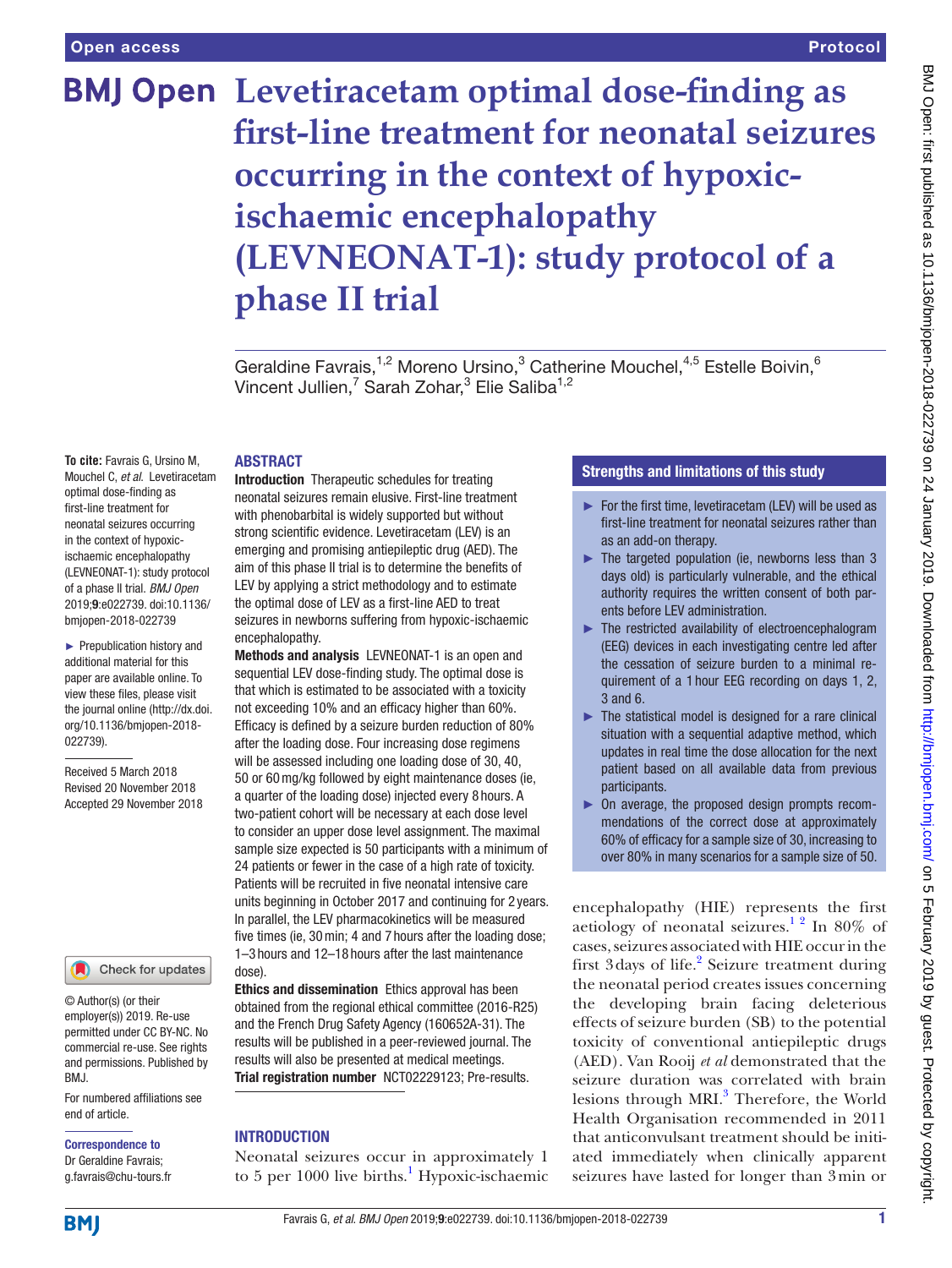in the case of brief repeated seizures. This recommendation was supported strongly but no gradation was attributable due to the lack of scientific evidence.<sup>4</sup> Furthermore, conventional AEDs such as phenobarbital (PHB) are employed in an off-label manner in neonates. Epidemiological studies have illustrated that PHB is widely used as the first-line treatment across the world with a lack of consensus concerning subsequent add-on lines of treatment, including phenytoin (PHT), lidocaine, midazolam and other benzodiazepines. $5$  A meta-analysis from the Cochrane Database concluded in 2004 that 'there is little evidence from randomised controlled trials to support the use of any of the anticonvulsants currently used in the neonatal period'. This statement was recently reinforced by a systematic review published in 2015, which presumed that 'there is an urgent need for more evidence-based studies to guide neonatal seizure management'.<sup>[5 6](#page-8-4)</sup> This vague position resulted from the lack of well-conducted trials and from the limited available data regarding the efficacy and safety of AED use during the neonatal period. Only one randomised controlled trial was performed focusing on AED efficacy in neonates. In this trial, PHB as PHT precipitated seizure cessation in only 44% of cases in monotherapy. The SB intensity appeared to be inversely related to therapeutic success.<sup>[7](#page-8-5)</sup> This restricted efficacy might be explained by the signalling pathway of PHB on GABA receptors, which are paradoxically excitatory in the immature brain before transitioning to their inhibitory function.[8 9](#page-8-6) Furthermore, recurrent seizures induced an intracellular chloride accumulation, reinforcing the excitatory function of GABA receptors and then creating PHB inefficiency in treating intense SB during the neonatal period. $10^{10}$  Moreover, some concerns about the safety of PHB exist. Experimental data have demonstrated that PHB increased in a dose-dependent manner neuronal apoptosis in the immature brain. $\frac{11}{11}$  Therefore, a necessity for new efficient and safe AEDs for newborns has emerged. Levetiracetam (LEV) might be the appropriate candidate to fulfil these criteria. First, LEV exhibits an original means of action by reducing, through the SV2a protein, glutamate release by presynaptic neurons and then regulating the intracellular calcium of postsyn-aptic neurons through NMDA and AMPA receptors.<sup>[12](#page-8-9)</sup> Second, LEV appears to be free of toxicity in relation to the neonatal brain. Experimental data have demonstrated that LEV did not induce neuronal apoptosis in the neonatal brain.[13 14](#page-8-10) Furthermore, an observational study illustrated that LEV cumulative doses received during the neonatal period were not associated with the probability of subsequently developing a cerebral palsy.<sup>15</sup> Third, an intravenous galenic form of LEV is available, allowing for the treatment of non-fed newborns. Fourth, an off-label use of LEV as second-line treatment after PHB has now been widely observed.[16 17](#page-9-1) Retrospective studies reported LEV use in neonates with various dose regimens and administration schedules such as increasing doses until seizure cessation, similar doses twice a day, or a loading dose with subsequent maintenance doses. Loading doses

infused to neonates varied from  $10 \,\text{mg/kg}$  to  $60 \,\text{mg/s}$  $kg<sup>17-25</sup>$  The maximal amount of LEV infused in a newborn was  $150 \,\mathrm{mg/kg}$  within a 24 hours period.<sup>17</sup> Fifth, to date, the treatment of approximately 445 newborns through LEV has been reported with limited side effects including one case of anaphylactic shock and a rare sleepy state fostered by a simultaneous PHB treatment.<sup>19 22</sup> <sup>23</sup> <sup>26</sup> <sup>27</sup> Similarly, LEV efficacy for significantly reducing or eliminating neonatal seizures has been recently estimated at 77% of cases in first-line treatment and 66% of cases in add-on therapy in a cohort of 102 patients from five retro-spective studies.<sup>[28](#page-9-4)</sup> In this context, it is highly important to determine the benefits of LEV for treating neonatal seizures and to determine the most effective and safest dose of LEV in neonates following a rigorous and prospective methodology. In this study, a phase II trial has been designed to identify the ideal LEV loading and maintenance doses in newborns suffering from HIE. An original approach has been adopted by using LEV as the first-line treatment.

## Methods and analysis Study settings

Patient recruitment will be performed in five French Neonatal Intensive Care Units (NICU) (Angers, Lille, Rouen, Rennes and Tours) beginning in October 2017 and continuing for 2years. These centres have been selected for their expertise in managing neonatal seizures. The coordinating site for this study is the University Hospital Center of Tours (France). The protocol has been written according to the SPIRIT reporting guidelines.<sup>[29](#page-9-5)</sup>

# **Participants**

Eligible patients are term newborns with hypoxic ischaemic encephalopathy (HIE) who are less than 72hours old ([figure](#page-2-0) 1). Briefly, three inclusion criteria have been selected: (i) birth term above 36 gestational weeks and birth weight above 1800 g; (ii) perinatal asphyxia, defined as Apgar score equal to or below five at 5min, resuscitation required at birth or metabolic acidosis on umbilical arterial blood gas or until 1 hour after birth ( $pH < 7.1$ , Excess Base  $\geq 16$ mmol/L or lactate  $\geq 11$ ) and (iii) neurological impairment in the first 6hours of life, including consciousness, tone, sucking, archaic reflexes or pupillary alterations.

Brain cooling implementation is delegated entirely to the discretion of investigators according to the French guidelines.<sup>30</sup> Therapeutic hypothermia implementation and the rewarming time will be reported in the e-CRF form. Since seizures generally occur during moderate and severe HIE requiring therapeutic hypothermia, it is expected that most participants are on brain cooling. Therapeutic hypothermia is regarded as a variable in the pharmacokinetic analysis.

Inclusion should be considered when clinical signs or an electroencephalogram (EEG) pattern compatible with seizures are recognised by the investigator and when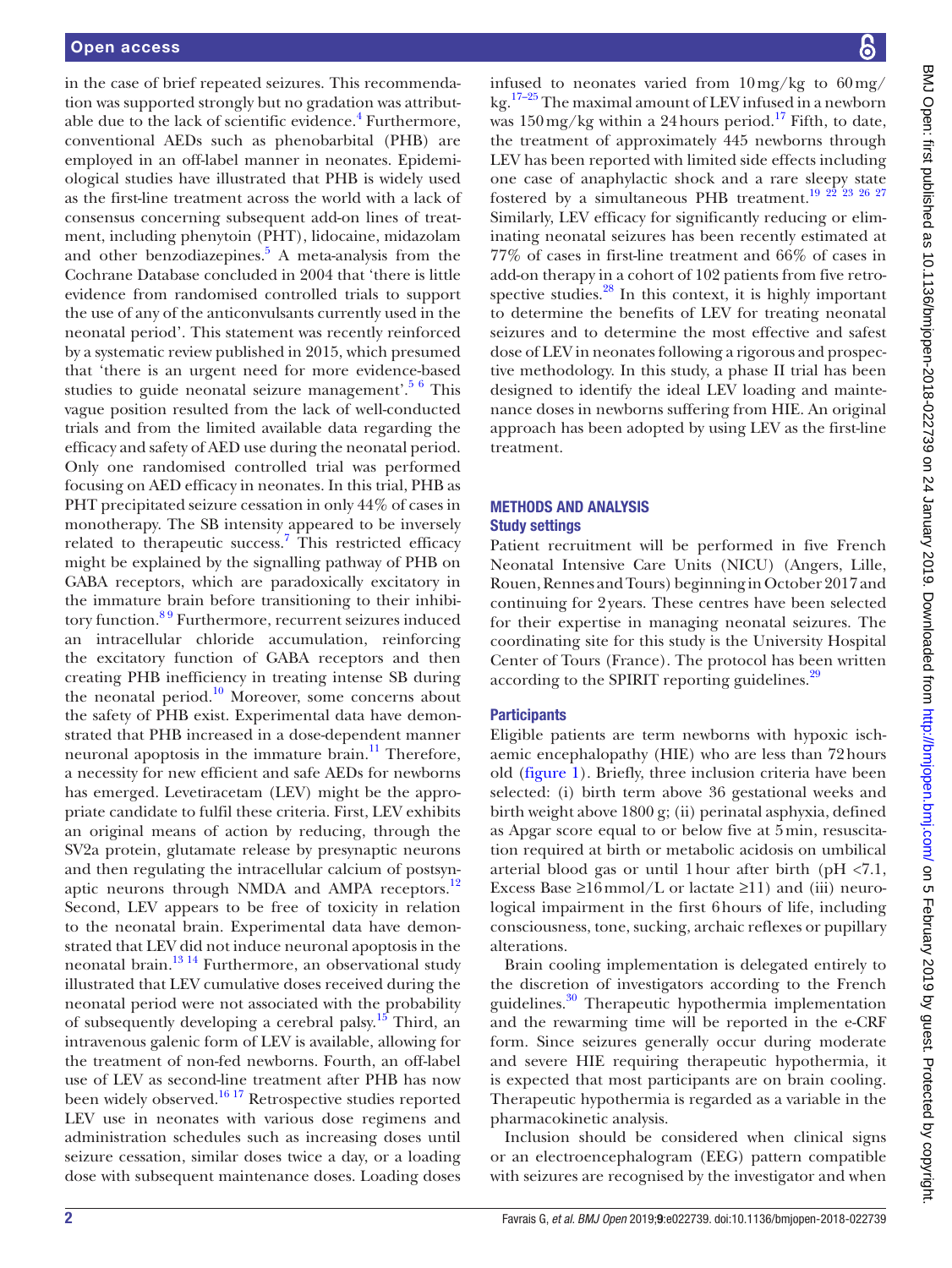

<span id="page-2-0"></span>Figure 1 LEVNEONAT-1 study flowchart. AED, antiepileptic drug; EEG, electroencephalogram; GW, gestational weeks; LEV, levetiracetam; T0, levetiracetam loading dose infusion start; T11/4, 1hour and 15min after the levetiracetam loading dose infusion start;  $T4^{1/4}$ , 4 hours and 15 min after the levetiracetam loading dose infusion start.

monitoring with a continuous 8-electrode EEG recording is possible. A seizure lasting more than 3min or more than two seizures lasting more than 20s within a 1-hour period on a standard EEG recording fulfils the inclusion criteria. Critical-activity recognition on EEG recording is based on the investigator's experience. A specific training for recognising critical activity on standard EEG has been provided to the investigators in each centre. An inclusion could be diagnosed incorrectly by a retrospective interpretation of an EEG recording by a local electrophysiologist planned as soon as possible (cf. *Efficacy Criteria*).

A second interpretation by an independent and blind reader will be organised in a brief delay to assess the lack of critical activity on the EEG recording. If the lack of critical activity on the EEG is confirmed, the patient will not be included in the statistical model and the experimental treatment will be immediately disrupted, but pharmacokinetic and safety analysis will be performed. Finally, written consent of both parents or authorised guardians and a subscription to social security health insurance are required to complete inclusion.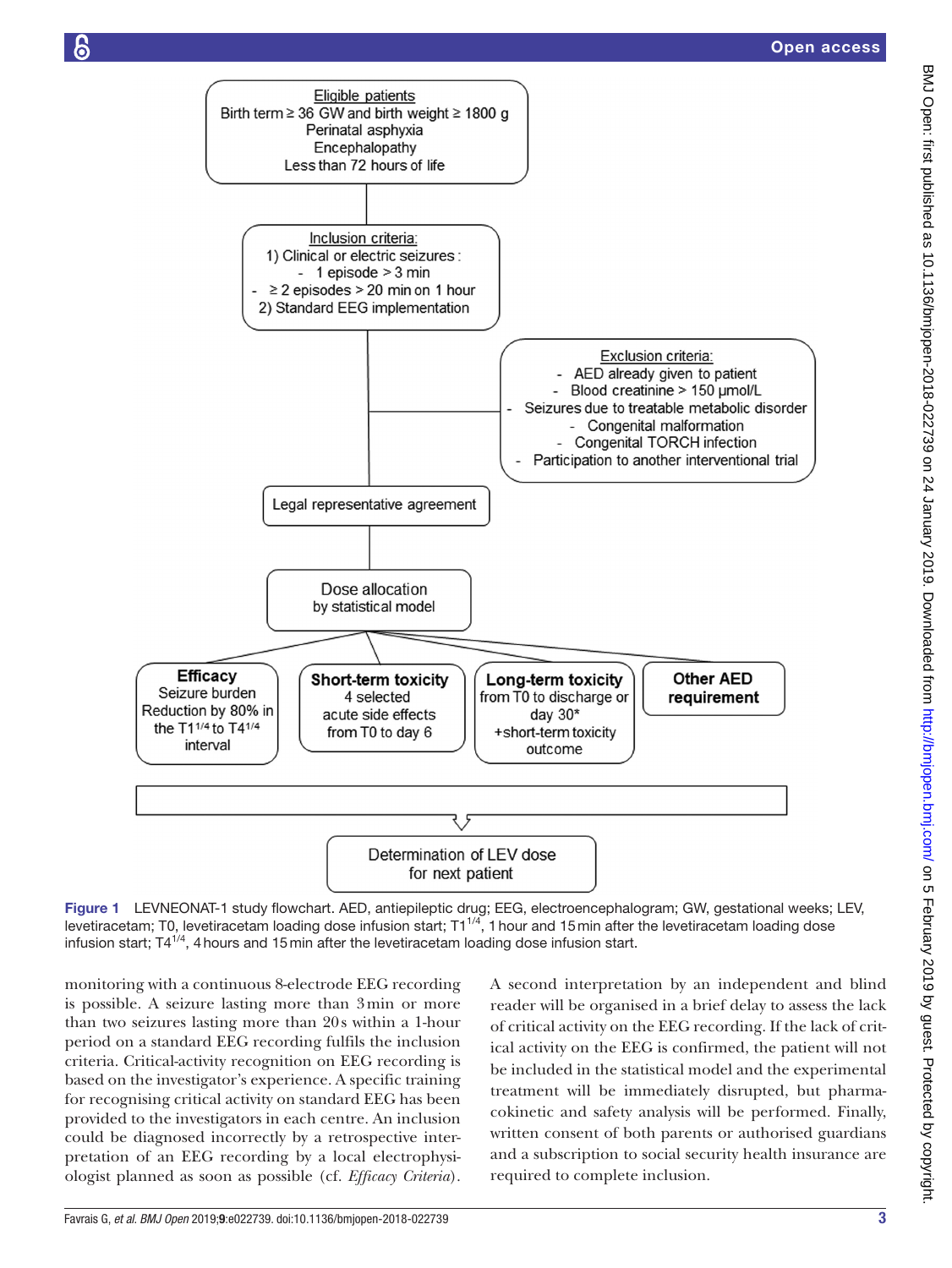#### Open access

န္တ

Exclusion criteria concern patients already treated with an AED aside from a midazolam bolus required for intubation, patients suffering from seizures due to a treatable metabolic aetiology such as hypoglycaemia and hypocalcaemia, patients with severe renal failure associated with serum creatinine above 150 µmol/L, patients with evident signs of genetic or congenital malformations or infectious embryofoetopathy or patients who have already been recruited in another interventional research trial.

## Intervention

A therapeutic schedule consists of a loading dose (T0) followed by eight maintenance doses every 8hours resulting in a 3-day treatment period ([figure](#page-3-0) 2). Eighthour intervals between doses were implemented based on the LEV pharmacokinetics (PK) obtained from 18 newborns, demonstrating a shorter half-life of 8.9hours relative to older patients. $^{26}$  Four increasing loading doses were selected as follows: (i) 30mg/kg; (ii) 40mg/kg; (iii)



<span id="page-3-0"></span>Figure 2 LEVNEONAT-1 experimental schedule and time-line. AED, antiepileptic drug; AEP, auditory evoked potentials; EEG, electroencephalogram; EFF, efficacy; LEV, levetiracetam; PK, pharmacokinetic; TOX, toxicities.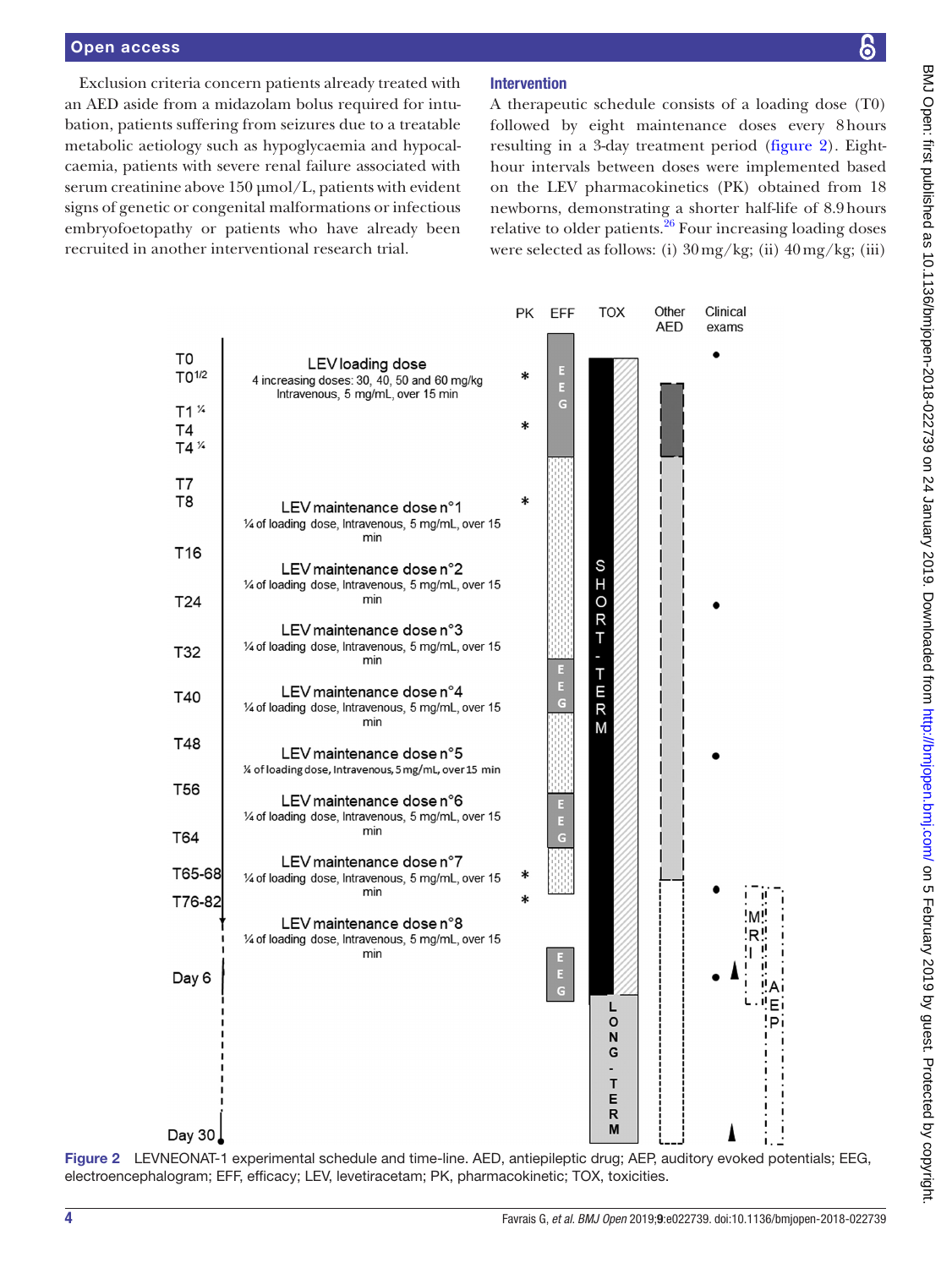50mg/kg and (iv) 60mg/kg. Each maintenance dose corresponds with a quarter of the loading dose (7.5, 10, 12.5 and 15mg/kg, respectively). Levetiracetam (levetiracetam Mylan, 100mg/mL) will be diluted in a 5% glucose solution to a final concentration of 5mg/mL. LEV will be administered intravenously over a fixed time of 15min through a central or peripheral line.

## Principal aim

The principal aim is to determine the most efficient dose regimen under toxicity restrictions of LEV for neonates while accounting for efficacy, toxicity and PK.

### Efficacy criteria

Efficacy has been defined as an 80% reduction of SB in an EEG recording between the period immediately before the LEV loading dose (from 20min to 3hours) and the 3 hour time interval from 1 hour and 15 min  $(T1^{1/4})$  to 4 hours and 15 min  $(T4^{1/4})$  after the beginning of loading dose infusion (T0) ([figure](#page-3-0) 2). SB corresponds with the cumulative time of ictal electric activity on the EEG- analysed time lap. A first analysis of the EEG recording will be performed locally at each investigator centre and will be reported in e-CRF format on the sixth day following T0. A second blinded and centralised analysis is scheduled to occur subsequently, every 6months. If there is more than a 10% difference between EEG interpreters or an opposite conclusion, a third EEG analysis will be performed. A subsequent correction of efficacy criteria in the statistical model can be performed (whenever it is identified). Efficacy criteria will not be accounted for in the dose allocation process in case of a second AED requirement before  $T4^{1/4}$  or an unexpected event in LEV preparation or infusion precipitating an unknown dose injection.

### Toxicity criteria and safety monitoring

Toxicity will be assessed according to both of the following modalities: (i) short-term toxicity and (ii) long-term toxicity [\(figure](#page-3-0) 2). Short-term toxicity has been designed to rapidly trigger a decreasing dose allocation for the next potential participant through an e-CRF alert. Short-term toxicity focuses on four adverse events potentially attributable to LEV: (i) severe apnoea that leads to mechanical ventilation during the 4hour period following the LEV infusion;<sup>19 22 23 26</sup> (ii) anaphylactic shock occurring during the 30 min following the LEV infusion; $^{27}$  (iii) toxic epidermic necrosis and (iv) Stevens-Johnson syndrome. Investigators must declare the occurrence of one of these adverse events immediately to the pharmacovigilance unit and in the e-CRF. On day 6, if none of these adverse events have been observed, the investigator ticks the 'no' box that corresponds to each effect in the e-CRF and short-term toxicity will therefore be regarded as negative. Long-term toxicity encompasses all the adverse events observed and declared to the pharmacovigilance unit up to hospital discharge or the 30th day of life at the latest. A short-term toxicity alert or any serious unexpected suspected adverse reaction (SUSAR) will immediately

trigger a meeting of the scientific committee, which consists of a pharmacist (CM) and a neonatologist (GF) and the LEV treatment will be discontinued. If no severe or unexpected adverse reactions are declared, a systematic meeting of the scientific committee will be planned during the 10 days following the participant discharge or the participant's 30th day of life at the latest. The scientific committee will then determine the imputability (unrelated/possible/probable) and acceptability of each declared adverse event based on the severity at the acute phase, the quality of recovery (partial or complete) with potential subsequent disability and the frequency of occurrence. Ultimately, a single adverse event regarded as imputable to LEV and inacceptable precipitates a declaration of toxicity as positive in the statistical model. The requirement of another AED will also be included in the statistical model as well as the delay between T0 and treatment beginning to the extent that it could alter proper LEV efficacy and toxicity.

### Secondary objectives

### Pharmacokinetics of levetiracetam: blood samples

LEV PK in participant's blood will be measured five times at 30min, 4hours and 7hours after the end of LEV loading dose infusion and at 1–3hours and 12–18hours after the last LEV maintenance dose [\(figure](#page-3-0) 2). Each PK sample requires  $500 \mu L$  of total blood (ie, 2.5mL in total). After centrifugation, the plasma will be harvested, and samples will be frozen at −20° or −80° before sending for measurement (VJ). The PK of LEV in the population of the study will be investigated through a population approach. $31$  The mean values of the PK parameters (elimination clearance, central and peripheral distribution volumes, distribution clearance) and their respective interindividual variability will be estimated. Possible relationships between the covariates (birth bodyweight, gestational age, therapeutic hypothermia) and the interindividual variability of the PK parameters will be investigated. Individual PK parameters will be estimated and used to calculated the maximum concentration and the area under curve (AUC) corresponding with the loading dose, after the first maintenance dose and the cumulative AUC of the entire treatment. Potential relationships between these PK parameters and the efficacy and safety criteria will be investigated, and these pharmacokinetic/ pharmacodynamic relationships will be used to determine the optimal dosing regimen.

# Seizure recurrence from T4<sup>1/4</sup> to day 6

Clinical or electric seizures occurrence and frequency during LEV treatment (ie, from  $T4^{1/4}$  to T72) and until complete LEV elimination (ie, day 6) will be reported in the e-CRF in addition to concomitant AED treatment. The complete and definitive cessation of seizures will be recorded in the e-CRF. Continuous EEG monitoring is scheduled during the 3-day treatment by LEV as well as a 1hour recording on day 6. Unfortunately, the restricted availability of EEG devices in each investigating centre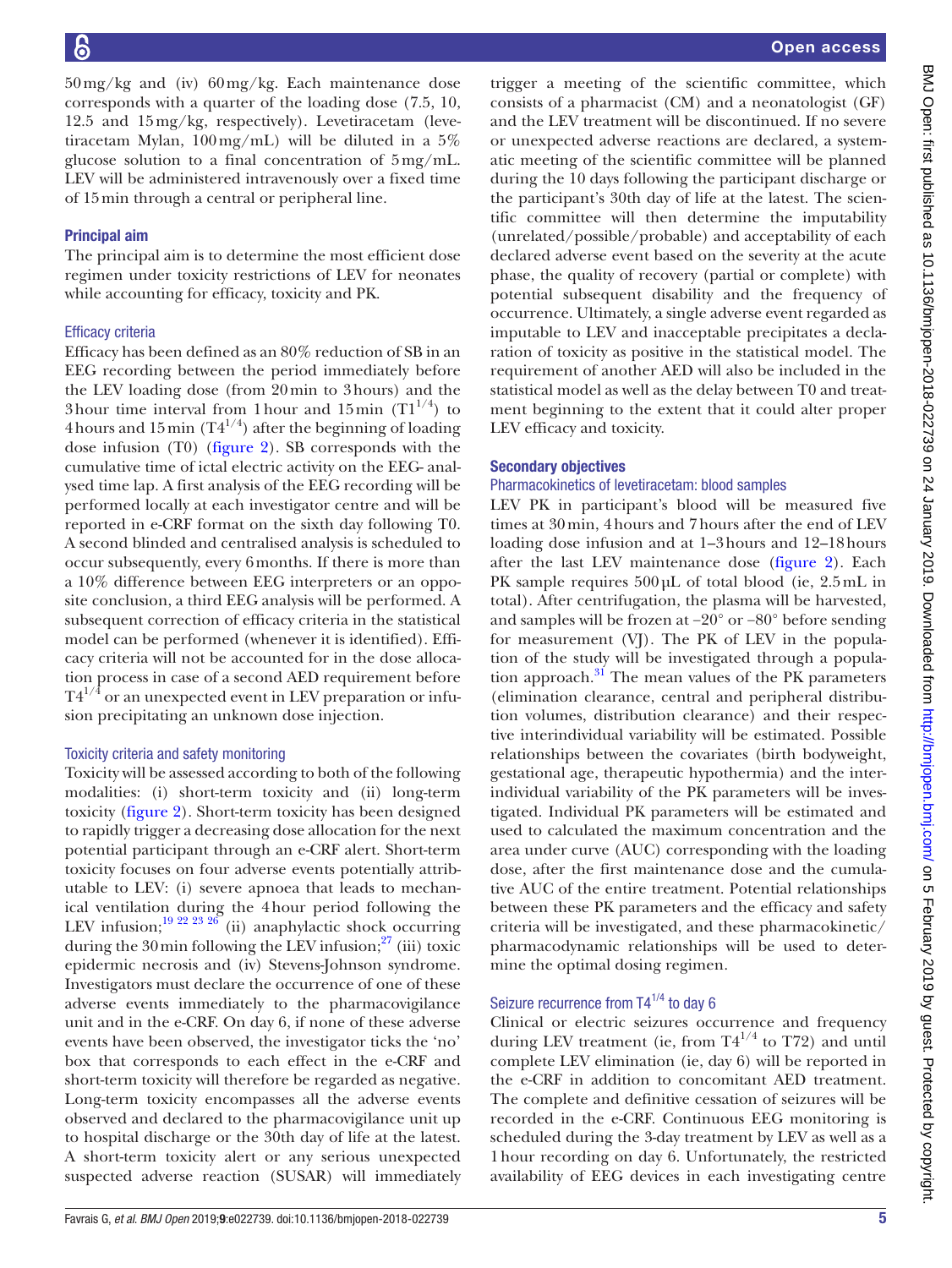after the cessation of SB prompted a minimal requirement of a 1hour EEG recording on days 1, 2, 3 and 6 after the LEV treatment initiation. Then, the detection of seizure recurrence and the duration of EEG monitoring are then under the responsibility of each investigator.

## Pretreatment seizure burden and LEV efficacy

PB and PHT efficacy in relation to complete seizure control have been directly associated with the pretreatment burden seizure intensity.<sup>7</sup> Therefore, to explore this association with LEV, a new analysis will be performed retrospectively by adjusting the efficacy criteria to the SB on the pretreatment EEG. Two subgroups will be considered based on the SB intensity on the pretreatment EEG equal to or above 50% of the EEG recording duration (high SB group) and strictly under 50% of the duration (low SB group). LEV efficacy will be deemed positive when a SB reduction of 50% is observed on the post-treatment EEG recording in the high SB group, whereas a reduction of 80% will still be valid for the low SB group.

### Patient follow-up

The participant follow-up will continue until hospital discharge or until the 30th day of life. An assessment has been planned that consists of repeated clinical examinations, haemodynamic monitoring, brain-imaging and auditory and electroencephalographic recordings ([figure](#page-3-0) 2). Clinical examinations will be performed at days 1, 2, 3 and 6 through the Thompson score, $32$  which measures the neurological distress depth. In addition, Amiel-Tison scoring,<sup>[33](#page-9-11)</sup> focusing on neurological status of the newborn, is planned to occur on hospital discharge or on the 30th day of life. Arterial pressure and heart rate will be measured immediately before each LEV injection and every 5min for 15min, and then every 15min for 45min after the LEV injection. Apnoea, bradycardia under 80 beats per minute, and oxygen saturation drops below 85% will be reported. Brain MRI will be performed between the 4th and 8th day of life. An auditory evoked potential measurement will also be required before hospital discharge.

### Other AED requirements

If the persistence or recurrence of seizures is observed after the LEV loading dose, the investigators are completely free to initiate another antiepileptic treatment. The drug name, administered dose, therapeutic schedule and treatment duration will be reported in the e-CRF. If another AED is required during the 4hours following the LEV loading dose ends, the efficacy data will not be included in the statistical model.

#### LEV treatment cessation rules

LEV treatment will have to be discontinued in any of the following cases: (i) a short-term toxicity or a SUSAR occurs; (ii) serum creatinine raises above 150 µmol/L in the 7–36hours interval following the LEV loading dose; (iii) a complete unknown LEV loading dose was infused due to a hazardous event; (iv) a mistaken maintenance

dose above 60mg/kg was infused; (v) a limitation of intensive cares begins before the third day of LEV treatment or (vi) at least one of the two parents or authorised guardians withdraws his consent.

## Statistical model and dose allocation

LEVNEONAT-1 is an open-label, single group, sequential dose-finding study with four increasing dosage levels. The short-term toxicity, long-term toxicity and the efficacy endpoints were modelled under Bayesian inference. The optimal dose of LEV was defined as the highest efficient dose under the toxicity restrictions. Before the beginning of the trial, efficacy and toxicity thresholds associated with the desirable optimal dose have been selected. The optimal dose should not be associated with less than 60% of efficacy probability and no more than 10% of short-term and long-term toxicity probabilities. After the inclusion of successive cohorts of two patients, the endpoint observations are binarised as follows: efficacy (yes or no), short-term toxicity (yes or no and, if yes, when), long-term toxicity (yes or no), other AED use (yes or no and if yes, when) and the number of infused maintenance doses with timing [\(figure](#page-2-0) 1). A statistical model was designed specifically for this trial, because no other dose-allocation method was available for this indication. The model is a sequential adaptive method since it incorporates all the available information before the trial onset and all the data from the trial that have been accumulated for each new cohort inclusion. Based on updated data, probabilities of efficacy, short-term and long-term toxicities are re-estimated after each cohort. The dose allocated to each further cohort is the estimated as the optimal dose known thus far. The first cohort of patients will receive the lowest dose level, and doses will be increased one-by-one based on the model estimates (no dose-skipping will be allowed if the dose was not yet evaluated). Moreover, since long-term toxicity will take an extended time to be observed, a time to event approach will be considered to avoid ceasing inclusions between two successive cohorts.

When a short-term toxicity alert occurs, a reduction of the current loading dose allocated to the lower level is planned until the scientific committee's conclusion concerning LEV imputability or lack thereof. The maximal sample size is expected to be 50 participants with a minimum of 24 patients. However, the trial will be terminated prematurely if all doses do not reach the efficacy threshold or the lowest dose exceeds the toxicity threshold. When a patient is eligible, the current dose regimen is available on the trial sponsor's web site. This dose will be renewed in real time according to the previous participants' data.

### Independent data-monitoring committee

An independent data-monitoring committee (DMC) has been established, which includes a neonatologist, a neuropaediatrician and a pharmacologist. A DMC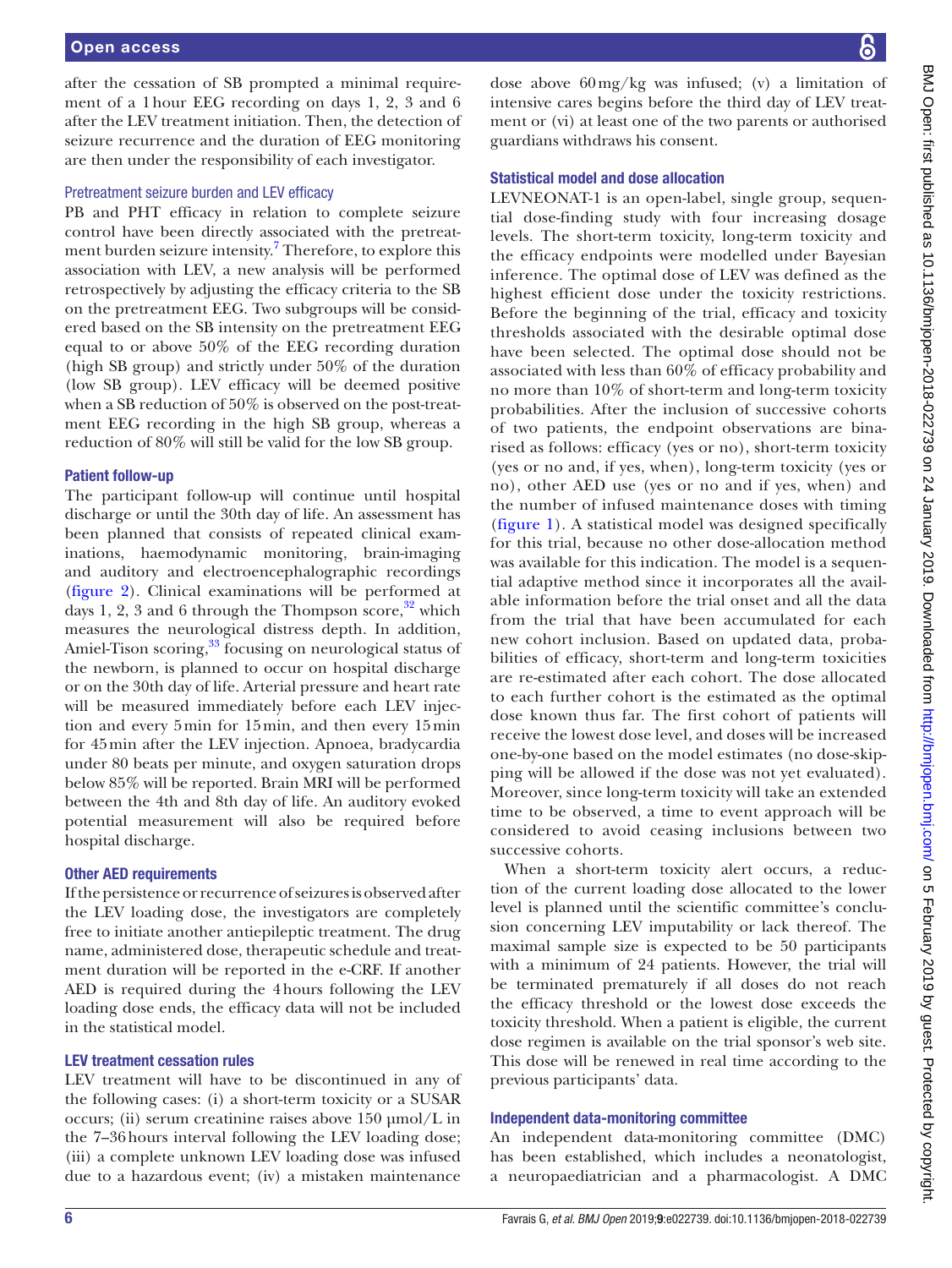opinion concerning the trial continuation will be solicited every six patients or in the case of an emergency on the request of the scientific committee.

## Trial interruption criteria

Three criteria have been identified for trial interruption: (i) a high probability of incorrect dose range (either for efficacy or for toxicity) will cause a temporary interruption of the trial. After the IMC consultation, a new range of doses could be proposed; (ii) new valid information is published during LEVNEONAT-1, which addresses the principal aim and render this trial outdated or (iii) the scientific committee can decide to terminate the trial at any time if an unacceptable toxicity is assigned to LEV.

### Patient and public involvement

Patients and the public were not involved in the design of the study.

## **ETHICS**

LEV cannot be infused prior to obtaining the written parental or authorised guardian's consent. One of two parents or authorised guardians can withdraw their consent at any time, prompting the interruption of the newborn participation in LEVNEONAT-1. Safety monitoring would still be performed to ensure adequate treatment of potential LEV side effects but it will not be recorded in the database. An authorisation from parents or authorised guardians will be necessary to use the data obtained before the agreement withdrawal.

Ethical approval for this study (version 4, 06-06-2017) has been obtained from the regional ethical committee (CPP Ouest 1) under the reference 2016-R25 on the 9 November 2016. The French drug safety agency (Agence Nationale de la Sécurité du Médicament) approved LEVNEONAT-1 (version 4, 06-06-2017) under the reference 160652A-31 on the 5 October 2016.

This trial has been registered on EudraCT (20 February 2014) and on Clinical Trial.gov (1 September 2014). The Eudra CT reference is 2014-000791-26 and the Clinical-Trials.gov reference is NCT02229123. Trial registration data are reported in [table](#page-7-0) 1.

## **DATA QUALITY**

Standardised LEV prescriptions have been designed in an Excel format. These documents have been joined to the allocation-dose web site. Therefore, the investigator will only fill in the allocated dose and the participant's birth weight to obtain personalised LEV prescriptions (dilution, quantity, infusion speed, monitoring). For each included participant, all data will be anonymised under a specific code (centre city and number of inclusion), and a personalised file (e-CRF) will be created on the trial sponsor's web site ([https://chu-tours.hugo-online.](https://chu-tours.hugo-online.fr/CSOnline/) [fr/CSOnline/](https://chu-tours.hugo-online.fr/CSOnline/)). Data will be reported in the participant's e-CRF accessible with a personal code (lead investigator).

Lead investigators will only have access to the e-CRFs of their own centre. Only the coordinating investigator (GF), scientific committee members (GF, CM) and data manager (EB) have access to all participants' data. Data will be checked by faxing original paper documents (drug prescriptions, vital-sign monitorings, biological measurements, EEG interpretations) to the trial sponsor. An agent (EB) will be assigned by the sponsor (ie, Universitary Hospital Center of Tours) for meeting the lead investigators and local research teams regularly, based on the inclusion dynamic. These on-site visits aim to monitor the regular filing of consent forms, the compliance with the protocol and the accuracy of the recorded data from source documents. An audit trigger by the French Drug Safety Agency could be possible at any time during the trial course. Data management have been validated through the MR-001 reference methodology.

## **DISSEMINATION**

Any modifications to the protocol that might impact the conduct of the study or affect patient safety will precipitate a substantive protocol amendment and will be reviewed by the regional Ethics Committee and the French Drug Safety Agency. These substantive changes will be communicated to relevant stakeholders (trial registries, regulatory agencies, investigators). The results of the LEVNEONAT-1 study will be published in a peer-reviewed journal following the Uniform Requirements for Manuscripts Submitted to Bio-medical Journals [\(http://](http://www.icmje.org/) [www.icmje.org/\)](http://www.icmje.org/). Publications will be distributed to investigational centres and to all relevant persons or organisations. The LEVNEONAT-1 study will also be presented at relevant national and international medical and scientific meetings related to both of the following elements: (i) methodology and biostatistics and (ii) brain development and seizure treatment during the neonatal period. At the end of the study, a summary of the results will be produced for the non-medical public and will be provided to the participants' parents on demand.

## Time-line

Investigational centres were open from the 21 September 2017 to the 20 October 2017. Patient recruitment was effective from the 20 October 2017 for 2years. The first enrolment occurred in February 2018.

### **DISCUSSION**

Seizure management during the neonatal period remains elusive, and PHB is not completely efficient in terminating critical activity and is not truly safe for the immature brain. LEV might be promising and more suitable in this condition. However, although LEV is widely used in neonatal care units worldwide, no dose regimen has been clearly established.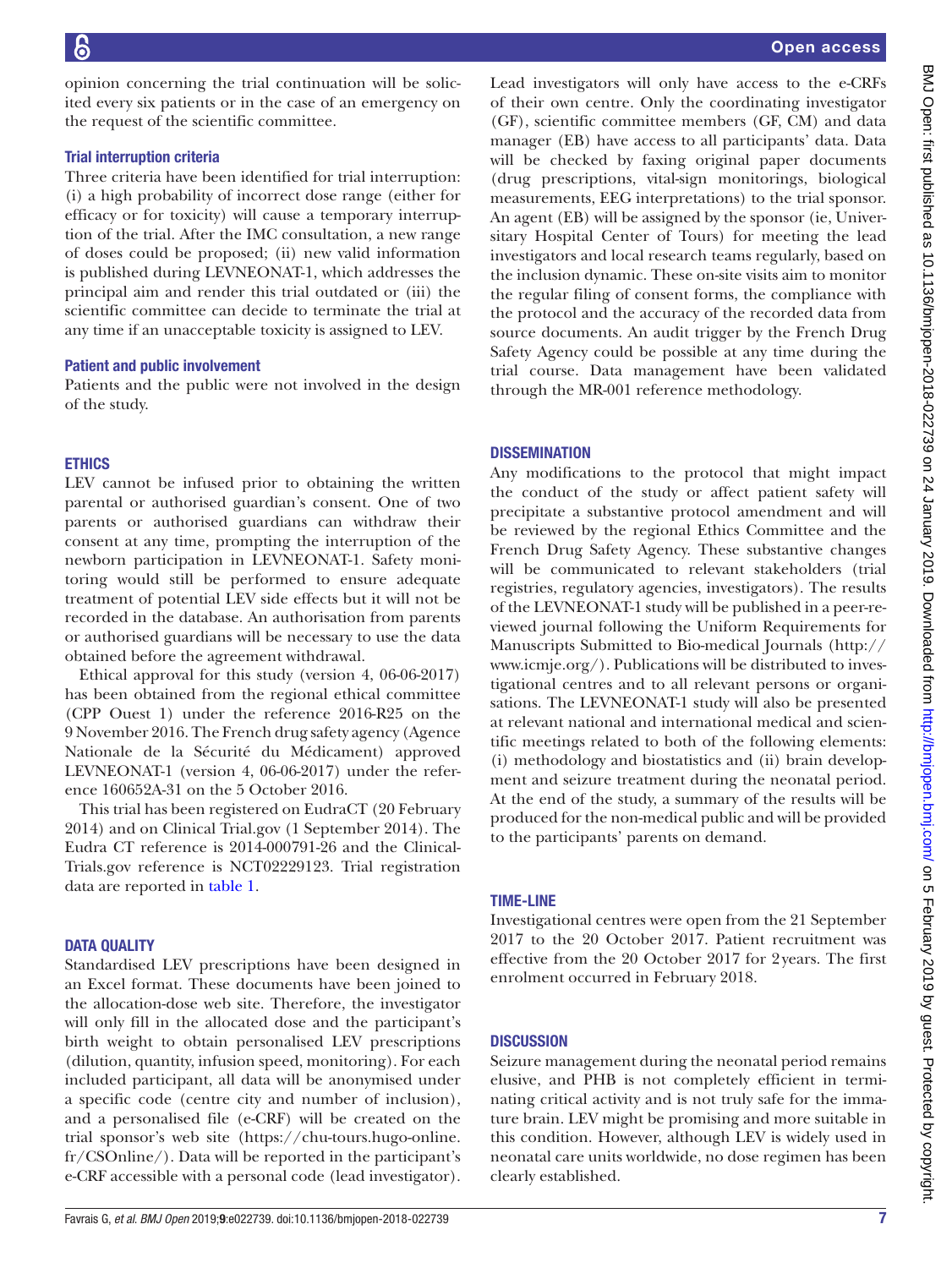<span id="page-7-0"></span>

| Table 1 LEVNEONAT-1 trial registration data   |                                                                                                                                                                                                                                                                                                                                                               |
|-----------------------------------------------|---------------------------------------------------------------------------------------------------------------------------------------------------------------------------------------------------------------------------------------------------------------------------------------------------------------------------------------------------------------|
| Data category                                 | <b>Information</b>                                                                                                                                                                                                                                                                                                                                            |
| Primary registry and trial identifying number | ClinicalTrials.gov NCT02229123                                                                                                                                                                                                                                                                                                                                |
| Date of registration in primary registry      | 1 September 2014                                                                                                                                                                                                                                                                                                                                              |
| Secondary identifying numbers                 | EudraCT 2014-000791-26                                                                                                                                                                                                                                                                                                                                        |
| Source of monetary or material support        | French Ministry of Health                                                                                                                                                                                                                                                                                                                                     |
| Primary sponsor                               | French Ministry of Health                                                                                                                                                                                                                                                                                                                                     |
| Secondary sponsor                             | European Union's Seventh Framework Programme for research                                                                                                                                                                                                                                                                                                     |
| Contact for public queries                    | GF (email address)                                                                                                                                                                                                                                                                                                                                            |
| Contact for scientific queries                | GF                                                                                                                                                                                                                                                                                                                                                            |
| <b>Public title</b>                           | Levetiracetam efficacy and safety as first-line treatment of neonatal seizures<br>occurring in hypoxic-ischaemic encephalopathy context                                                                                                                                                                                                                       |
| Scientific title                              | Levetiracetam optimal dose-finding as first-line treatment for neonatal seizures<br>occurring in the context of hypoxic-ischaemic encephalopathy (LEVNEONAT-1):<br>study protocol of a phase II trial                                                                                                                                                         |
| Country of recruitment                        | France                                                                                                                                                                                                                                                                                                                                                        |
| Health condition(s) or problem(s) studied     | Antiepileptic drug, neonatal seizures                                                                                                                                                                                                                                                                                                                         |
| Intervention                                  | Experimental drug: levetiracetam                                                                                                                                                                                                                                                                                                                              |
| Key inclusion and exclusion criteria          | Age eligible for study: newborns born after 36 gestational weeks and weighting<br>more than 1800g at birth                                                                                                                                                                                                                                                    |
|                                               | Inclusion criteria: perinatal asphyxia signs, abnormal neurological examination on<br>the first 6 hours of life; clinical or electrical seizures occurring before 72 hours of<br>life; 8-electrode standard EEG available                                                                                                                                     |
|                                               | Exclusion criteria: newborns already treated with an antiepileptic drug,<br>seizures secondary to treatable metabolic abnormalities (ie, hypoglycaemia,<br>hypocalcaemia), serum creatine concentration above 150 µmol/l; congenital<br>malformation or genetic syndrome, proven infectious embryofetopathy,<br>participation to another interventional trial |
| Study type                                    | Interventional                                                                                                                                                                                                                                                                                                                                                |
|                                               | Allocation: single arm, open study, four increasing dose regimens, two-patient<br>cohort per dose level                                                                                                                                                                                                                                                       |
|                                               | Primary purpose: optimal-dose finding, efficacy and safety                                                                                                                                                                                                                                                                                                    |
|                                               | Phase II                                                                                                                                                                                                                                                                                                                                                      |
| Date of first enrolment                       | February 2018                                                                                                                                                                                                                                                                                                                                                 |
| Target sample size                            | 50                                                                                                                                                                                                                                                                                                                                                            |
| <b>Recruitment status</b>                     | Recruiting                                                                                                                                                                                                                                                                                                                                                    |
| Primary outcomes                              | Efficacy: seizure-burden reduction of 80% after loading dose on EEG recording                                                                                                                                                                                                                                                                                 |
|                                               | Safety: short-term and long-term toxicities                                                                                                                                                                                                                                                                                                                   |
| Key secondary outcomes                        | Pharmacokinetic analysis through five times (ie, 30 min, 4 hours and 7 hours from<br>the loading dose, 1-3 hours and 12-18 hours from the last maintenance dose)                                                                                                                                                                                              |
|                                               | Seizure recurrence                                                                                                                                                                                                                                                                                                                                            |
|                                               | Pretreatment seizure burden and levetiracetam efficacy                                                                                                                                                                                                                                                                                                        |
| EEG, electroencephalogram.                    |                                                                                                                                                                                                                                                                                                                                                               |

LEVNEONAT-1 is a particularly original study using LEV as the first-line treatment and not as add-on treatment after PHB, resulting in purer efficacy and safety data and allowing the possibility of a new therapeutic schedule in neonates.

The other original characteristic of LEVNEONAT-1 is the design of a statistical model allowing for a restricted sample size to determine the optimal LEV dose in

neonates by integrating data in real time of each participant. The design performances were assessed through extensive simulation studies. On average, the proposed design prompts recommendations of the correct dose at approximately 60% of efficacy for a sample size of 30, increasing to over 80% in many scenarios for a sample size of 50. Moreover, this method maintains an acceptable number of neonates with toxicities.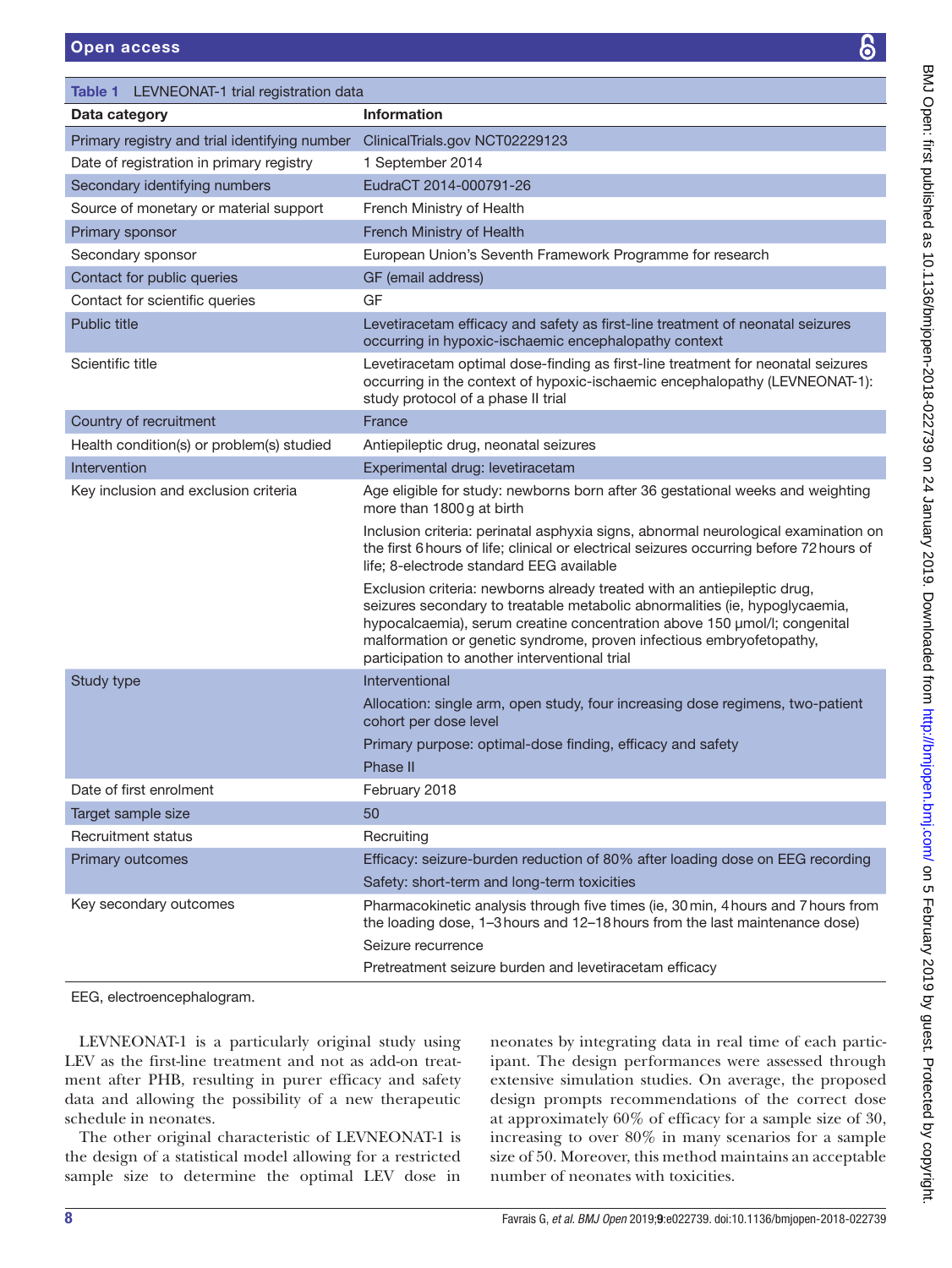The first LEVNEONAT-1 weakness is the targeted population, which consists of newborns with less than 3days of life who suffer from HIE complicated with seizures. The seizure incidence in the HIE context varies according to studies from 29% to 65% of cases.<sup>[34–36](#page-9-12)</sup> This discrepancy might be partially due to the caregiver's ability to recognise clinical signs of seizure and ictal activity on an EEG recording. $37-39$  In parallel, the relative urgency to obtain parental consent in this stressful context remains a sensitive issue for investigators. This fact could be a critical point for inclusion because seizures can occur early after birth and therefore require AED treatment in emergency. Both parents should then be informed soon after birth even prior to seizure occurrence, and the reflection period of participants' guardians could be brief. However, the median time of the first seizures reported in the literature was around 9 to 13 hours of life,  $34\frac{40}{10}$  allowing for time for reflection to the parents. The second critical point is the opportunity to monitor the newborns through a standard EEG as soon as seizures are identified with various logistical problems according to each investigational centre, including a variable delay or the inability to implement standard EEG monitoring outside of working hours. Further, continuous EEG monitoring is scheduled during the 3-day treatment with LEV and a 1hour recording on day 6. The restricted availability of EEG devices in each investigating centre led after the cessation of SB to a minimal requirement of a 1hour EEG recording on days 1, 2, 3 and 6.

In the case of promising efficacy results, a randomised study should be performed further to confirm the findings.

## Protocol version

Issue date: 6 June 2017

Protocol Amendment number: 04

Authors: GF, ES, SZ, CM and EB

Revision chronology

2016-Jul-1 Original

2016-Nov-3 Amendment N°1

At the request of French Drug Safety Agency, details about the procedure triggered by the occurrence of a side effect and the allocation-dose process have been added to the protocol.

2017-May-26 Amendment N°2

At the request of French Drug Safety Agency, the upper dose regimen including a loading dose of 60mg/kg was withdrawn considering the lack of significant data justifying this dosage in newborns.

2017-Jun-6 Amendment N°3

The upper dose level including a loading dose of 60mg/kg was validated by the French Drug Safety Agency in light of Venkatesan *et al*. [17](#page-9-2)

#### Author affiliations

<sup>1</sup>Neonatal Intensive Care Unit, CHRU de Tours, Tours, France

<sup>2</sup>UMR 1253, iBrain, Université de Tours, INSERM, Tours, France

3 INSERM, UMRS 1138, team 22, CRC, Université Paris 5, Université Paris 6, Paris, France

4 INSERM CIC-1414, Clinical investigation Center, Université Rennes 1, Rennes, France

5 Department of Clinical Pharmacology, CHRU de Rennes, Rennes, France <sup>6</sup>Research Clinical and Innovation Delegation, CHRU de Tours, Tours, France <sup>7</sup>INSERM U1129, Department of Pharmacology, Université Paris Descartes, Hôpital Européen Georges Pompidou, Paris, France

Contributors GF and ES were responsible for the study design including aims, assessment criteria and intervention schedule. SZ and MU provided statistical expertise in trial design, developed the dose-finding model and conducted the statistical analysis. CM and GF assumed the pharmacovigilance procedure. EB handled the legal aspects and authorisations and helped with implementation. VJ designed the pharmacokinetic analysis and performed the LEV pharmacokinetic measurements. All authors contributed to the refinement of the study protocol and approved the final manuscript.

Funding This work was supported by a grant from the French Ministry of Health (LEVNEONAT-1, 2013, PHRCI 2013 API13/T/065). No financial support from industry took part in the LEVNEONAT-1 funding. Levetiracetam will not be provided by industry. SZ and MU were supported by the InSPiRe (innovative methodology for small populations research) project, which was funded by the European Union's Seventh Framework Programme for research, technological development and demonstration, under grant agreement number FP HEALTH 2013-602144.

Disclaimer This funding source had no role in the design of the study and will not have any role during the study execution, analyses, interpretation of the data or decision to submit results.

Competing interests None declared.

Patient consent for publication Obtained.

Ethics approval Regional Ethical Committee (CPP Ouest 1).

Provenance and peer review Not commissioned; externally peer reviewed.

Open access This is an open access article distributed in accordance with the Creative Commons Attribution Non Commercial (CC BY-NC 4.0) license, which permits others to distribute, remix, adapt, build upon this work non-commercially, and license their derivative works on different terms, provided the original work is properly cited, appropriate credit is given, any changes made indicated, and the use is non-commercial. See: [http://creativecommons.org/licenses/by-nc/4.0/.](http://creativecommons.org/licenses/by-nc/4.0/)

#### **REFERENCES**

- <span id="page-8-0"></span>1. Vasudevan C, Levene M. Epidemiology and aetiology of neonatal seizures. *[Semin Fetal Neonatal Med](http://dx.doi.org/10.1016/j.siny.2013.05.008)* 2013;18:185–91.
- <span id="page-8-1"></span>2. Ronen GM, Penney S, Andrews W. The epidemiology of clinical neonatal seizures in Newfoundland: a population-based study. *[J](http://dx.doi.org/10.1016/S0022-3476(99)70374-4)  [Pediatr](http://dx.doi.org/10.1016/S0022-3476(99)70374-4)* 1999;134:71–5.
- <span id="page-8-2"></span>3. van Rooij LG, Toet MC, van Huffelen AC, *et al*. Effect of treatment of subclinical neonatal seizures detected with aEEG: randomized, controlled trial. *[Pediatrics](http://dx.doi.org/10.1542/peds.2009-0136)* 2010;125:e358–e366.
- <span id="page-8-3"></span>4. World Health Organization. *Guidelines on neonatal seizures*. Geneva: World Health Organization, 2011.
- <span id="page-8-4"></span>5. Hellström-Westas L, Boylan G, Ågren J. Systematic review of neonatal seizure management strategies provides guidance on antiepileptic treatment. *[Acta Paediatr](http://dx.doi.org/10.1111/apa.12812)* 2015;104:123–9.
- 6. Booth D, Evans DJ. Anticonvulsants for neonates with seizures. *[Cochrane Database Syst Rev](http://dx.doi.org/10.1002/14651858.CD004218.pub2)* 2004:CD004218.
- <span id="page-8-5"></span>7. Painter MJ, Scher MS, Stein AD, *et al*. Phenobarbital compared with phenytoin for the treatment of neonatal seizures. *[N Engl J Med](http://dx.doi.org/10.1056/NEJM199908123410704)* 1999;341:485–9.
- <span id="page-8-6"></span>8. Ben-Ari Y. Excitatory actions of gaba during development: the nature of the nurture. *[Nat Rev Neurosci](http://dx.doi.org/10.1038/nrn920)* 2002;3:728–39.
- 9. Silverstein FS, Jensen FE. Neonatal seizures. *[Ann Neurol](http://dx.doi.org/10.1002/ana.21167)* 2007;62:112–20.
- <span id="page-8-7"></span>10. Dzhala VI, Kuchibhotla KV, Glykys JC, *et al*. Progressive NKCC1 dependent neuronal chloride accumulation during neonatal seizures. *[J Neurosci](http://dx.doi.org/10.1523/JNEUROSCI.1769-10.2010)* 2010;30:11745–61.
- <span id="page-8-8"></span>11. Bittigau P, Sifringer M, Ikonomidou C. Antiepileptic drugs and apoptosis in the developing brain. *[Ann N Y Acad Sci](http://dx.doi.org/10.1111/j.1749-6632.2003.tb07517.x)* 2003;993:103–14.
- <span id="page-8-9"></span>12. Mruk AL, Garlitz KL, Leung NR. Levetiracetam in neonatal seizures: a review. *[J Pediatr Pharmacol Ther](http://dx.doi.org/10.5863/1551-6776-20.2.76)* 2015;20:76–89.
- <span id="page-8-10"></span>13. Trollmann R, Schneider J, Keller S, *et al*. HIF-1-regulated vasoactive systems are differentially involved in acute hypoxic stress responses of the developing brain of newborn mice and are not affected by levetiracetam. *[Brain Res](http://dx.doi.org/10.1016/j.brainres.2007.12.069)* 2008;1199:27–36.